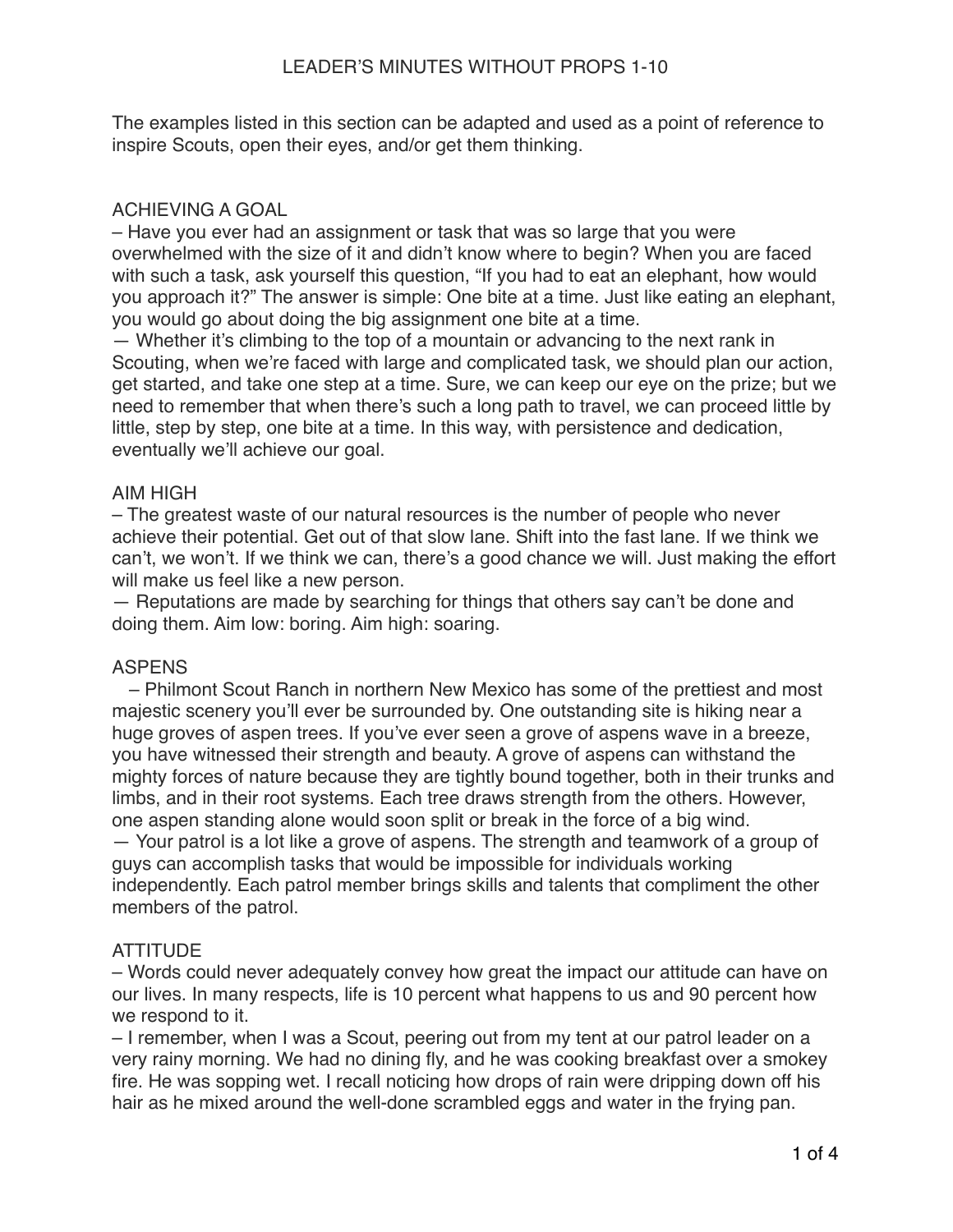What I also recall was the smile on his face. Cooking away in the smoke and the rain, he was actually cheerful! He could have chosen to be completely upset, but he hadn't, and his marked cheerfulness affected me and our entire patrol.

— One of the most significant decisions we can make on a day-to-day basis is our choice of attitude. Attitude can keep us going or cripple our progress. It's our attitude that either fuels our fire or assaults our hope. When our attitudes are right, there's no barrier too wide, no valley too deep, no dream too extreme, and no challenge too great.

#### The BEAR AND THE TWO TRAVELERS

– Two men were traveling together, when a bear suddenly met them on their path. One of them climbed up quickly into a tree and concealed himself in the branches. The other, seeing that he must be attacked, fell flat on the ground, and when the bear came up and felt him with his snout, and smelt him all over, he held his breath, and feigned the appearance of death as much as he could. The bear soon left him, for it is said bears will not touch a dead body.

– When the bear was quite gone, the other Traveler descended from the tree, and jocularly inquired of his friend what it was the bear had whispered in his ear. "He gave me this advice," his companion replied. "Never travel with a friend who deserts you at the approach of danger."

— The moral of this fable is: Misfortune tests the sincerity of friends. (Don't be like Hank Hill's neighbor, Dale, on "King of the Hill," who runs off at the first sign of difficulty. When something goes wrong in our patrol or with our troop, or whatever group we're with, see what we can do to help. A Scout is Loyal.)

#### BE LOYAL TO YOUR GOALS

– Don considered himself a musician. He played the tambourine in junior high school, but he wasn't very good. He also thought of himself as a singer, but he couldn't have carried a tune in a bucket.

– Years passed, and when all of his school friends were going to college and pursuing careers, Don nurtured his dream of becoming a singer–songwriter by moving to Nashville, Tennessee. Once there, Don made the most of his limited resources. He bought a used car and slept in it. He took a job working nights so he could visit record companies during the day. He learned to play the guitar. As years passed, he kept writing songs, practicing, and knocking on doors.

– After many years, Don finally got a song on the radio and it made the country hit charts. More time passed and Kenny Rogers recorded one of his songs. "The Gambler" was the title song for one of the best-selling country music albums of that time. Since then, Don Schlitz has had 23 number one songs on the charts and is a member of the Song Writer's Hall of Fame. As a result of his focused determination, the teenage dreamer had become a success.

— Don had done five things essential to success, without even knowing it. They are the following:

1. Define your goals. Set a goal and picture yourself accomplishing that goal.

2. Seek out those who know more than you do. Model your efforts on theirs, adjusting and improving as you go.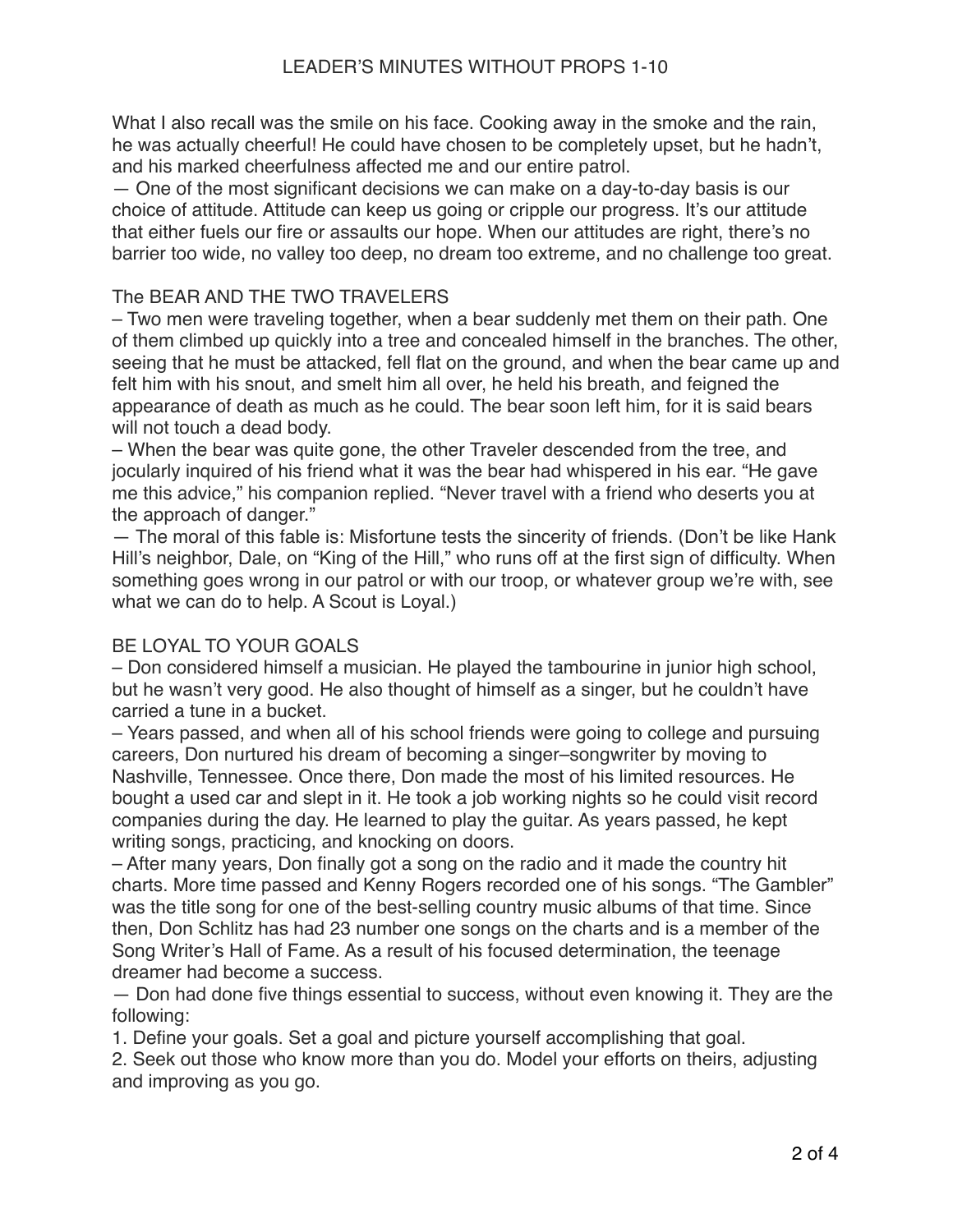3. Pursue your vision with determination. Successful people don't quit. The biggest difference between those who are successful and those who aren't is usually not talent, but persistence.

4. Make an emotional commitment. You will sometimes want to quit after too many losses, but you have to pull yourself together with enthusiasm and commitment. 5. Review and renew your goals. As you reach your goals, set new ones. Go to the next level.

### BE PREPARED FOR WHAT?

– What are the two words inscribed upon the Second Class Badge? "Be prepared." Our motto. There is a story of a Scout in Oklahoma. His younger sister went too near a gas heater and instantly her clothes were in flames. The father and this 13-year-old Scout rushed up the stairs to try to help. Remembering his first-aid work, the Scout knew what to do and he did it immediately. He grabbed a small rug and rolled the screaming child in it. He had been prepared. In a moment he had smothered the flames and prevented serious injury to his sister.

– "Thank God my son is a Scout," the boy's father told the Scoutmaster. "He knew what to do while I stood confused."

— That's what it means to be prepared. Once someone asked Baden-Powell, "Be prepared— for what?" "Why, for any old thing!" he replied.

#### **BRAVERY**

– Actor and martial arts expert Chuck Norris knows that might does not always mean right. He explains:

Not long ago, after a day of filming my television series, I went alone to a small Texas cafe. As I sat in a corner booth, a large man towered over me and said with an edge to his voice that I was sitting in his booth. I didn't like his tone or his implicit threat, but I said nothing and moved to another booth. A few minutes later, though, the big fellow was headed back in my direction. Here he comes, I thought, a local tough out to make a name for himself by taking on Chuck Norris in a fight. When he arrived at my new booth, he looked directly at me.

– "You're Chuck Norris," he said. I nodded.

– "You could have whipped me good back there a few minutes ago," he said. "Why didn't you?"

– "What would it have proved?" I asked. He thought that over for a moment and then offered me his hand. "No hard feelings?" he said.

– "None," I said, and shook his hand. I had avoided a confrontation and made a friend. I had won by losing.

— The confidence and contentment we feel regarding our own capabilities shouldn't depend on showing them off. Just because we have a skill, doesn't mean we have to prove it to others, and it's often preferable not to.

#### The BULLFROG

– Once there was a very large green bullfrog who lived in a modest sized pond. Even though many other animals and fish lived around this pond the bullfrog didn't have any